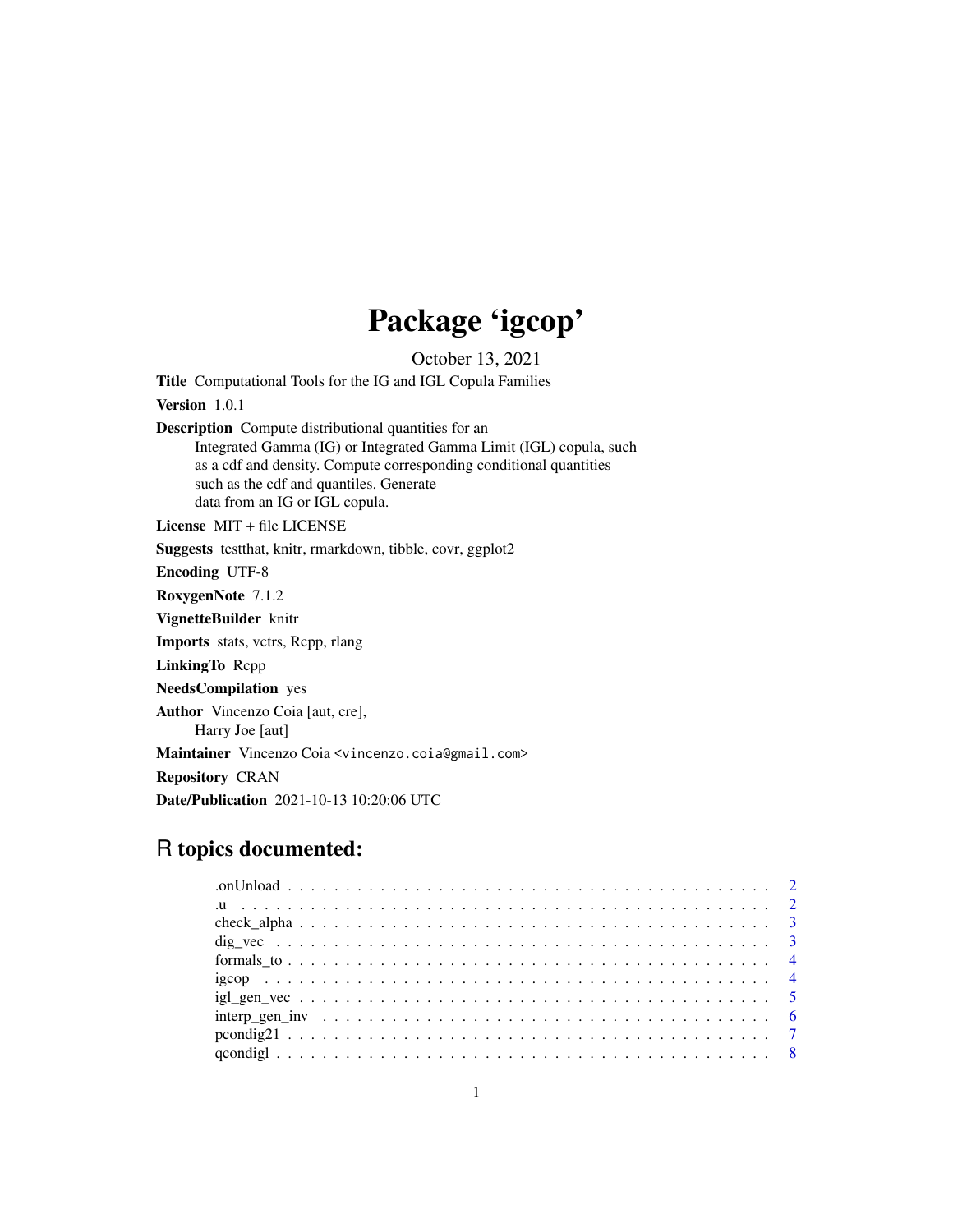#### <span id="page-1-0"></span> $\blacksquare$

.onUnload *Clean up DLL*

#### Description

As recommended in the "Compiled Code" chapter of the book "R packages" (Version 2) by Hadley Wickham and Jenny Bryan.

# Usage

.onUnload(libpath)

#### Arguments

libpath Argument

.u *Test data*

# **Description**

Internal data used in the test scripts. .u and .v are vectors of matching length containing values between 0 and 1 and reasonably cover the unit square. .cpar is a list of IG copula parameter pairs c(theta,alpha), and .theta and .alpha are the corresponding (unique) individual values.

#### Usage

.u .v

.cpar

.theta

.alpha

# Format

Everything is a numeric vector, except .cpar, which is a list of bivariate numeric vectors. .u and .v are of matching length; the rest are not intended to have matching lengths.

An object of class numeric of length 17.

An object of class list of length 25.

An object of class numeric of length 14.

An object of class numeric of length 11.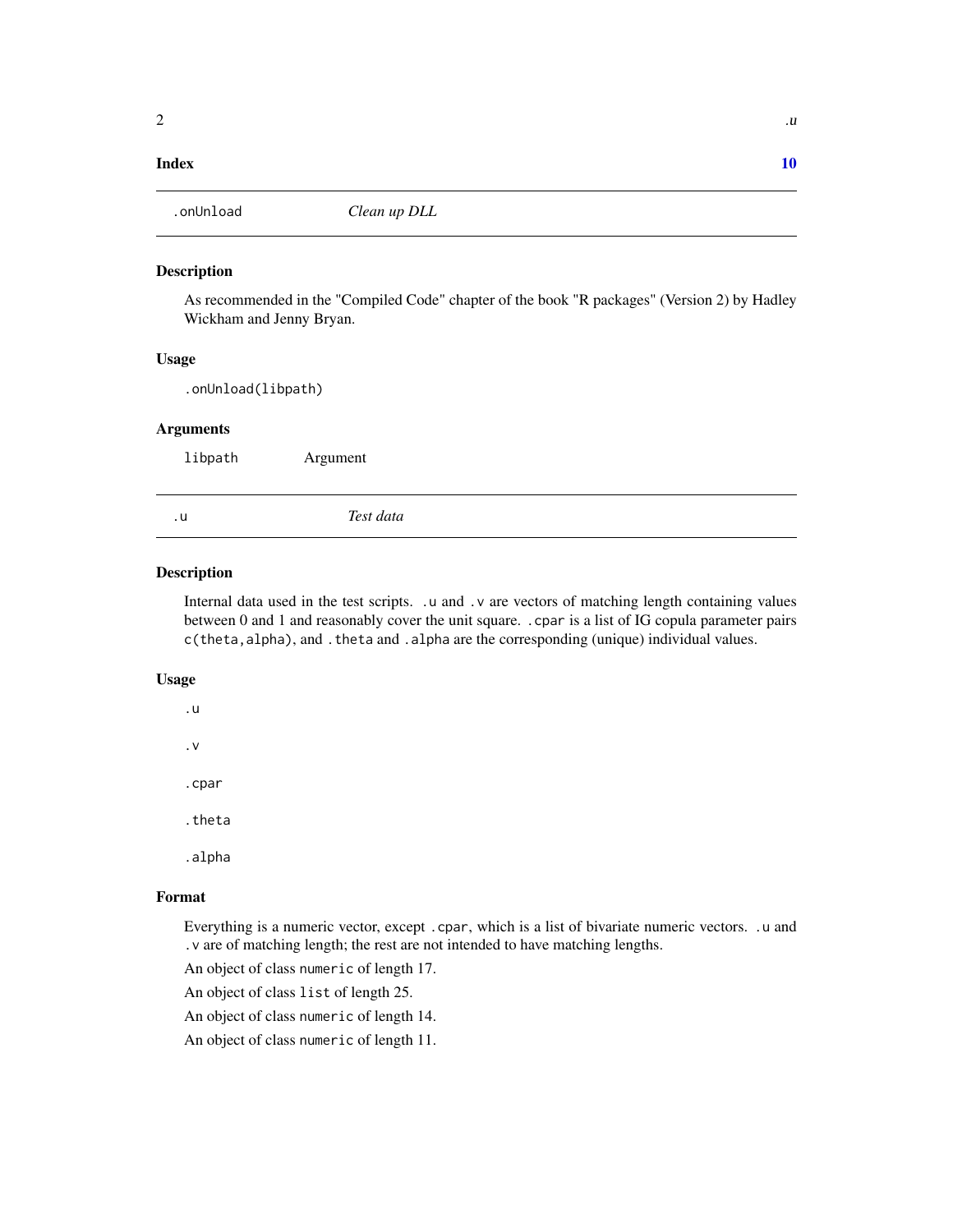<span id="page-2-0"></span>

# Description

Ensures input values are non-negative.

#### Usage

check\_alpha(alpha)

check\_theta(theta)

# Arguments

| alpha | Values of alpha to check. |
|-------|---------------------------|
| theta | Values of theta to check. |

#### Value

An error if any theta or alpha is negative; an invisible value otherwise. NA values do not throw an error.

dig\_vec *Select IG copula quantities: matching inputs*

# Description

The density function, 1/2 conditional cdf, and 1/2 conditional quantile function of the IG copula family. Inputs need to be vectors of the same length. These functions are called by the R functions of the same name, without the \_vec suffix.

### Usage

```
dig_vec(u, v, theta, alpha)
pcondig12_vec(u, v, theta, alpha)
qcondig12_vec(p, v, theta, alpha)
```
# Arguments

| u.v          | Copula arguments. Vector of values between 0 and 1.          |
|--------------|--------------------------------------------------------------|
| theta, alpha | IG copula parameters. Vector of positive values.             |
| D            | Function inverse argument. Vector of values between 0 and 1. |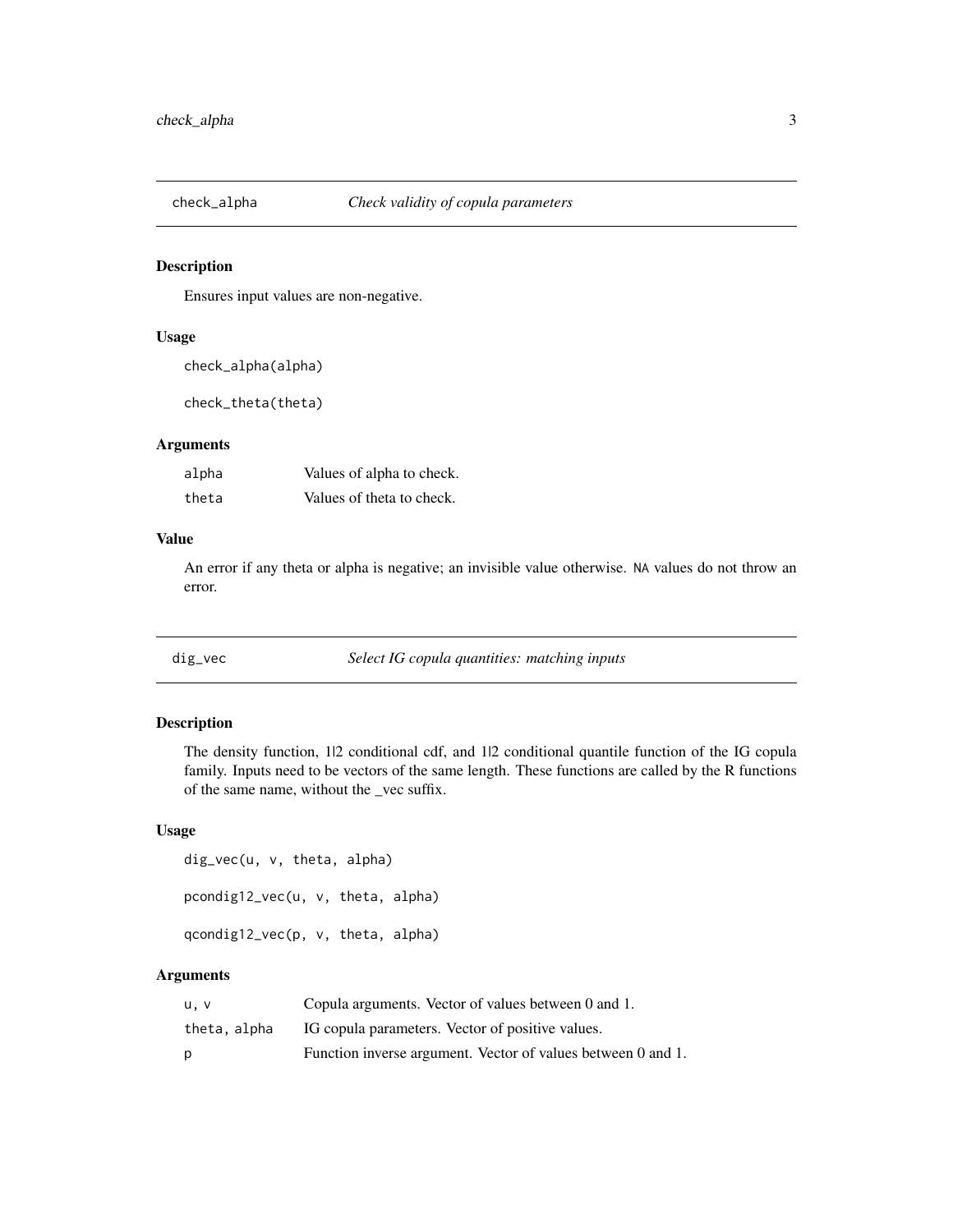#### <span id="page-3-0"></span>Details

The qcondig12() function needs its own Newton Raphson algorithm. It also needs access to some version of pcondig12() and dig(). So, these three functions are coded up in  $C_{++}$ , each with a scalar and vector pair of functions.

#### **Note**

If calling these functions manually, make sure each input are vectors of a common length.

#### See Also

dig(), pcondig12(), and qcondig12(); and igl\_gen\_vec() and family.

formals\_to *Send arguments to a function after vectorizing*

#### **Description**

When used within a (encapsulating) function, formals\_to recycles the inputs of the encapsulating function so that they are vectors of the same length, and then sends these updated arguments to some specified function.

#### Usage

formals\_to(.fn)

#### Arguments

.fn The function you want to send the recycled arguments to.

### Value

The function .fn evaluated with the arguments given in the encapsulating function.

igcop *igcop: Computational Tools for the IG and IGL Copula Families*

#### **Description**

Compute distributional quantities for an Integrated Gamma (IG) or IG Limit (IGL) copula, such as a cdf and density, along with conditional quantities such as the cdf, quantiles, and densities. Generate data from a copula.

#### Usage

Access copula quantities by starting with the p, d, q, or r prefixes, followed by the copula name – either ig or igl, or their conditional versions, condig or condigl.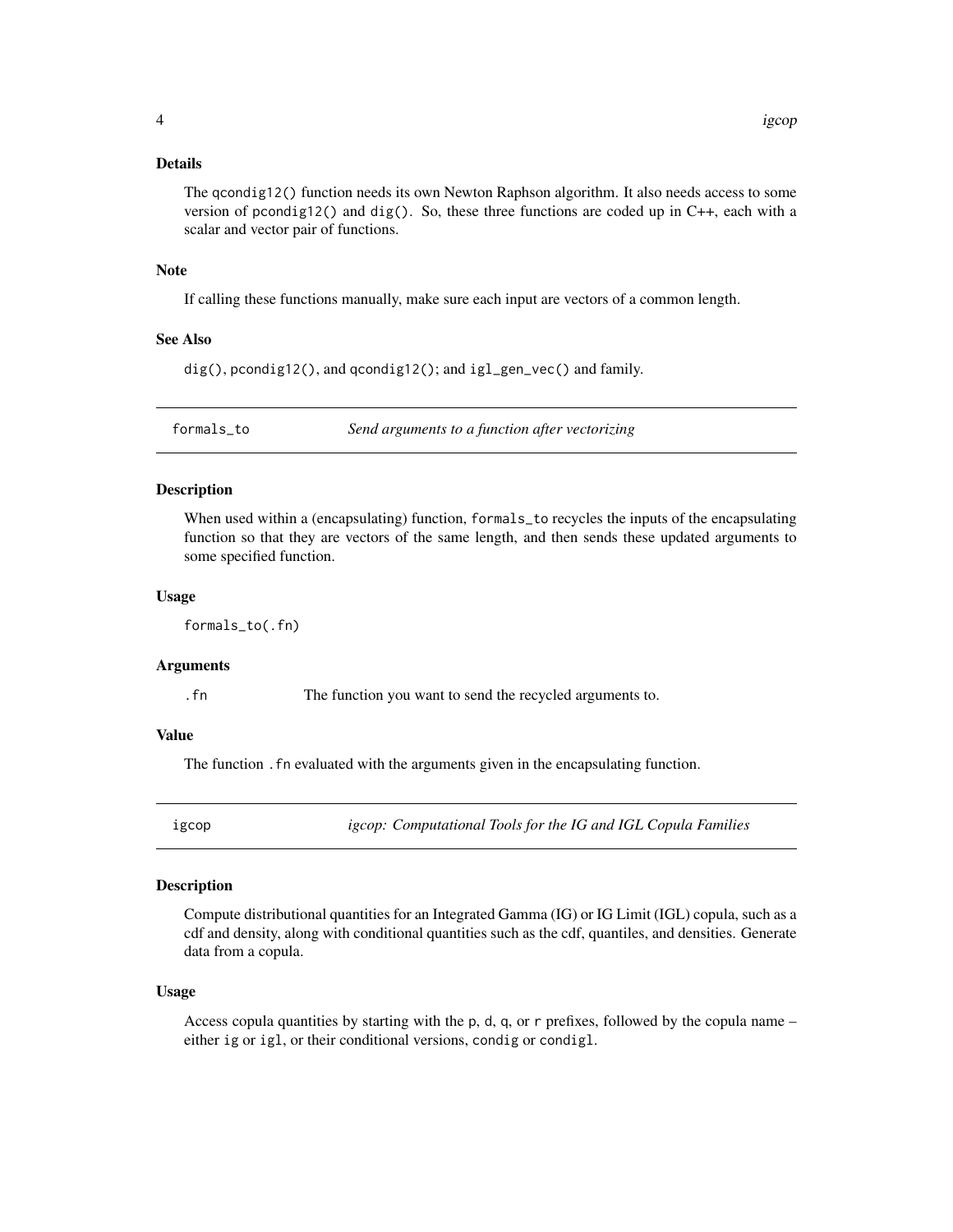<span id="page-4-0"></span>

# Description

These are the psi, H, and kappa functions of the IG and IGL copula families, but with inputs needing to be vectors of the same length. These functions are called by the R functions of the same name, without the \_vec suffix.

#### Usage

igl\_gen\_vec(x, alpha) igl\_gen\_D\_vec(x, alpha)

igl\_gen\_inv\_vec(p, alpha)

igl\_kappa\_vec(x, alpha)

igl\_kappa\_D\_vec(x, alpha)

igl\_kappa\_inv\_vec(p, alpha)

interp\_gen\_vec(x, eta, alpha)

interp\_gen\_inv\_vec(p, eta, alpha)

interp\_kappa\_vec(x, eta, alpha)

interp\_kappa\_inv\_vec(p, eta, alpha)

#### Arguments

| X          | Function argument. Vector of non-negative values.            |
|------------|--------------------------------------------------------------|
| p          | Function inverse argument. Vector of values between 0 and 1. |
| eta, alpha | Function parameters. Vector of positive values.              |

#### Note

If calling this function manually, make sure each input are vectors of a common length.

#### See Also

igl\_gen() and family; dig\_vec(), pcondig12\_vec(), and qcondig12\_vec().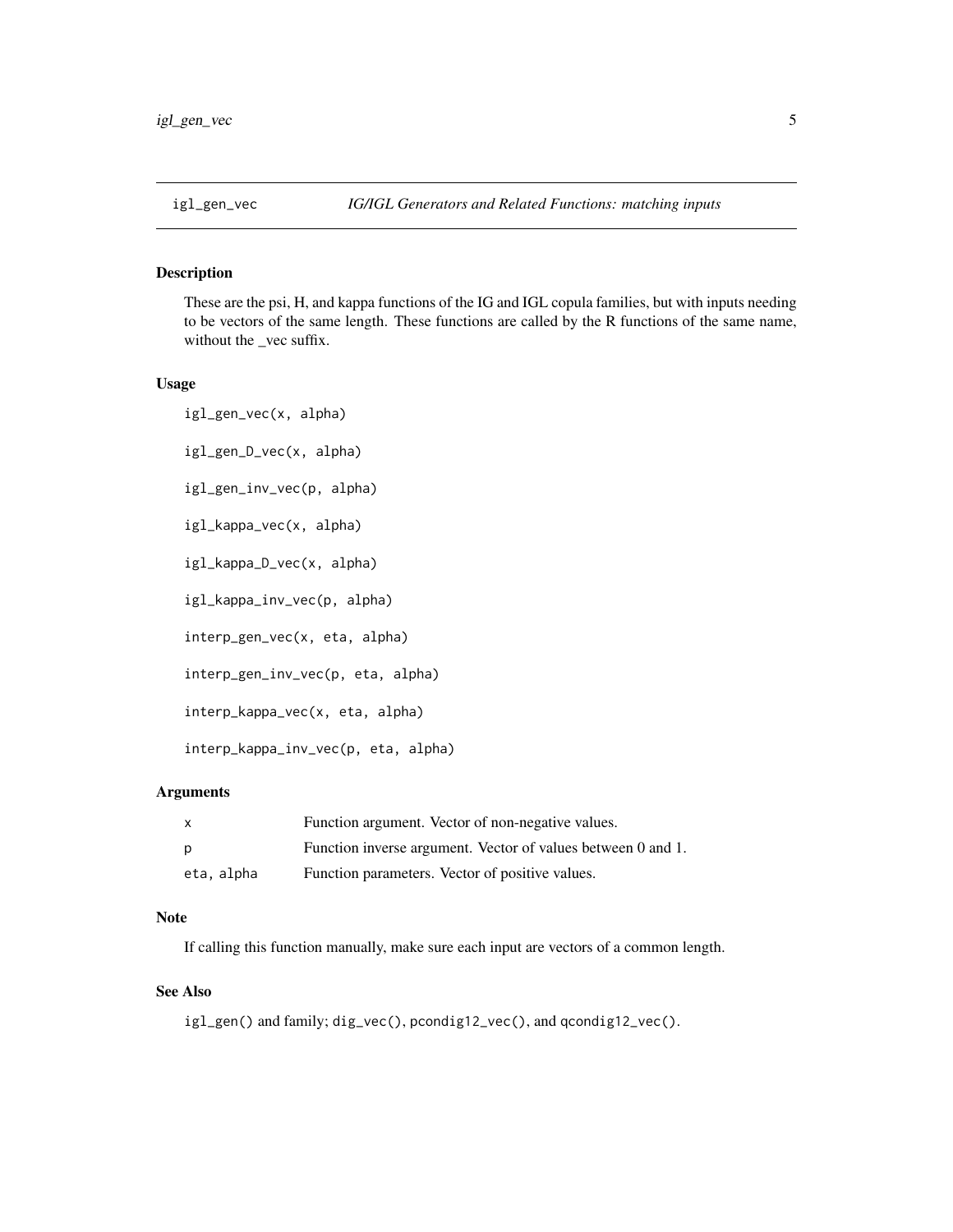<span id="page-5-0"></span>

#### Description

These are the psi, H, and kappa functions of the IG and IGL copula families.

#### Usage

```
interp_gen_inv(p, eta, alpha)
interp_kappa(x, eta, alpha)
interp_kappa_inv(p, eta, alpha)
interp_gen(x, eta, alpha)
igl_kappa(x, alpha)
igl_kappa_D(x, alpha)
igl_kappa_inv(p, alpha)
igl_gen(x, alpha)
igl_gen_D(x, alpha)
igl_gen_inv(p, alpha)
```
#### Arguments

| p            | Function inverse argument. Vector of values between 0 and 1. |
|--------------|--------------------------------------------------------------|
| eta, alpha   | Function parameters. Vector of positive values.              |
| $\mathbf{x}$ | Function argument. Vector of non-negative values.            |

#### Details

Kappa function and its relatives have prefix igl\_kappa; Psi function and its relatives have prefix igl\_gen; Interpolating function H with either kappa or psi has igl prefix replaced with interp. Relatives of these functions: suffix inv indicates inverse; suffix D represents function derivative, and D1 derivative with respect to the first argument. . Suffix \_vec indicates that the entries must be vectors of the same length; \_single means entries must be scalars.

### Value

The function values, as a vector.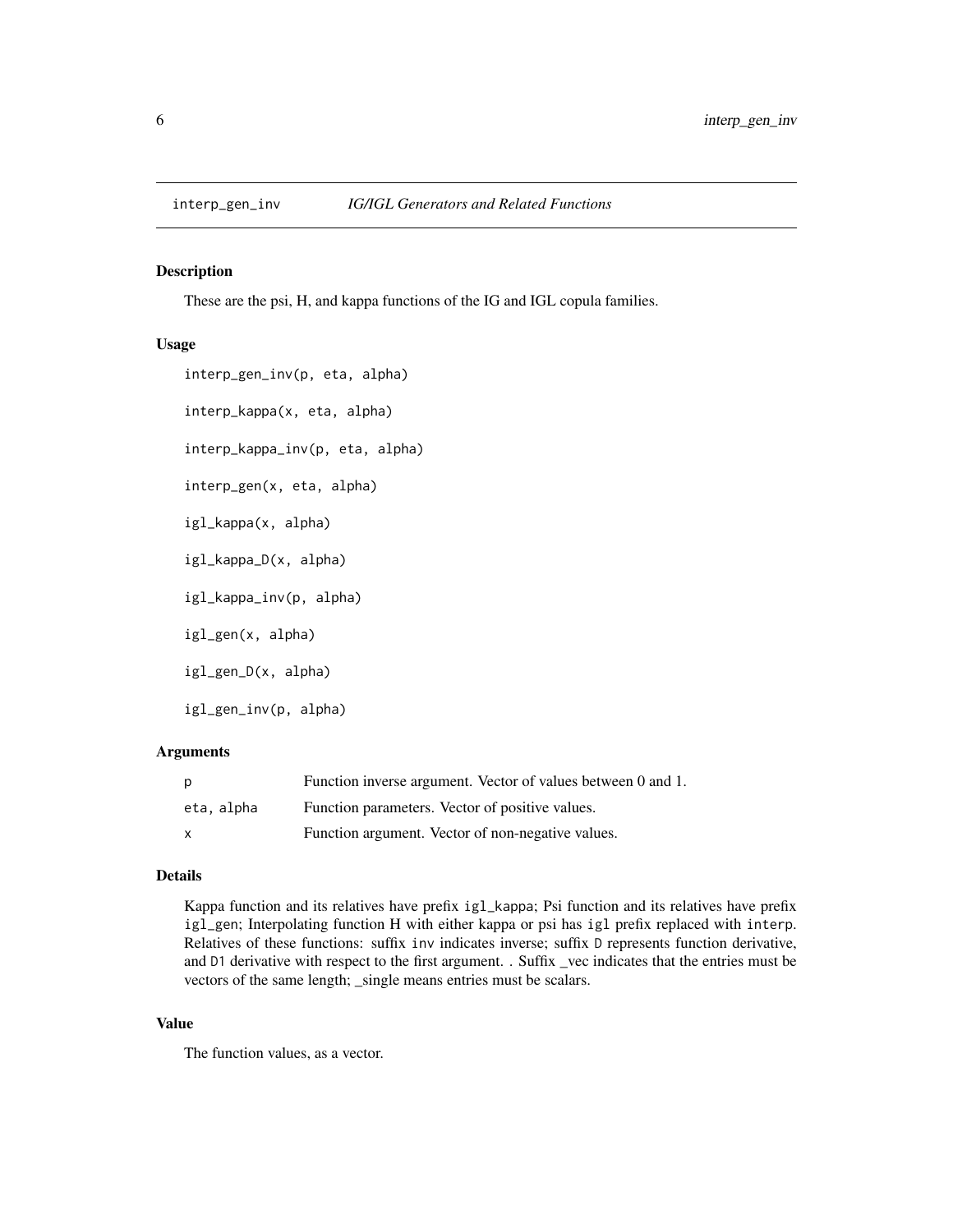# <span id="page-6-0"></span>pcondig21 7

# Note

Inputs must be recyclable via vctrs::vec\_recycle\_common().

# pcondig21 *IG Copula Family Functions*

#### Description

Functions related to the IG copula family, denoted by 'ig'.

#### Usage

pcondig21(v, u, theta, alpha) qcondig21(p, u, theta, alpha) qcondig(p, u, theta, alpha) pcondig(v, u, theta, alpha) pcondig12(u, v, theta, alpha) qcondig12(p, v, theta, alpha) dig(u, v, theta, alpha) logdig(u, v, theta, alpha) pig(u, v, theta, alpha) rig(n, theta, alpha)

# Arguments

| u, v  | Vectors of values between 0 and 1 representing values of the first and second<br>copula variables. |
|-------|----------------------------------------------------------------------------------------------------|
| theta | Parameter of the IG copula family. Vectorized: >0.                                                 |
| alpha | Parameter of the IG copula family. Vectorized: $>0$ .                                              |
| р     | Vector of quantile levels between 0 and 1 to evaluate a quantile function at.                      |
| n     | Positive integer. Number of observations to randomly draw.                                         |

#### Value

Numeric vector of length equal to the length of the input vector(s).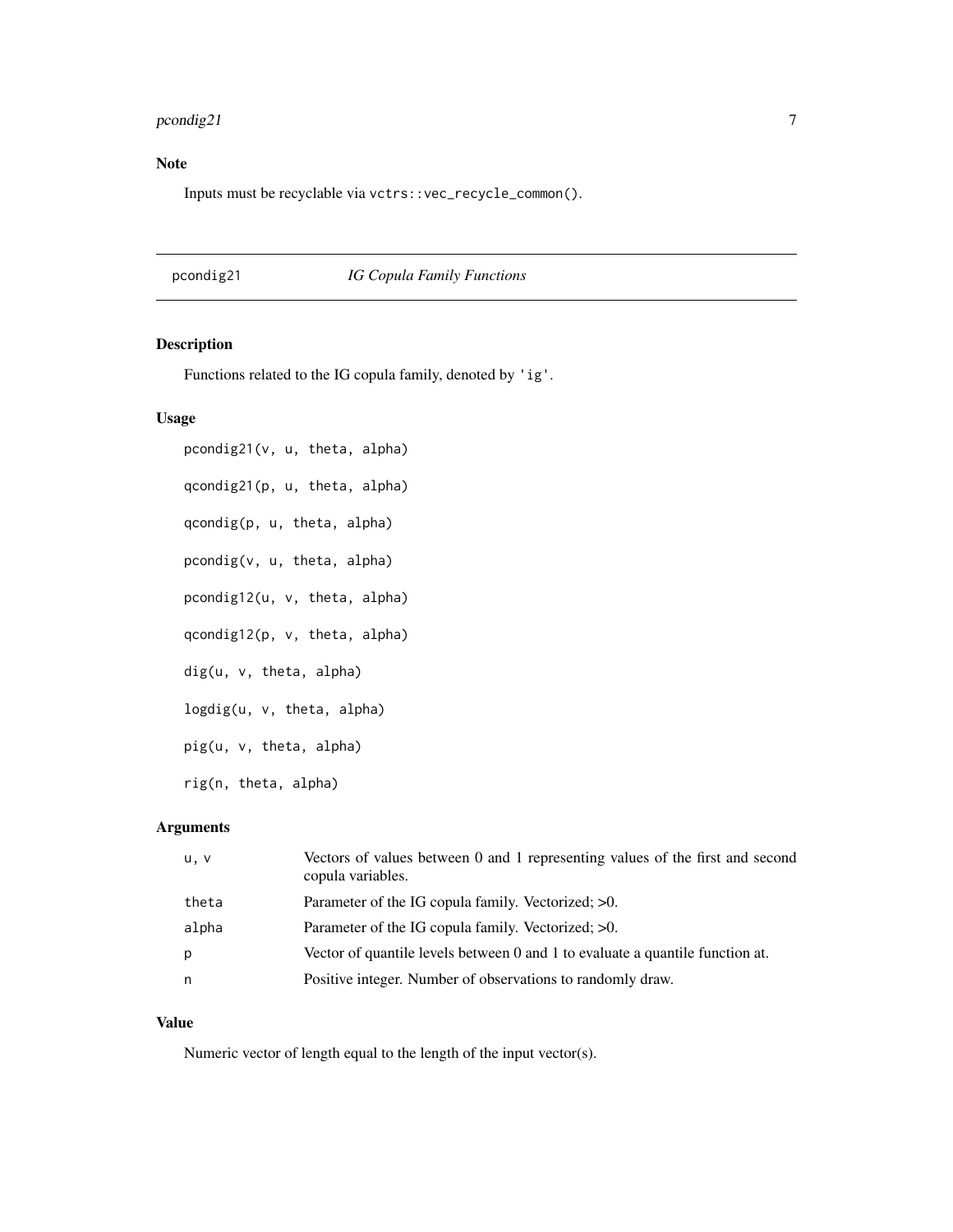#### <span id="page-7-0"></span>Note

Inputting two vectors greater than length 1 is allowed, if they're the same length. Also, qcondig21 and pcondig21 are the same as qcondig and pcondig – they're the distributions of variable 2 given 1.

#### Examples

```
u < - runif(10)
v \leftarrow runif(10)pig(u, v, theta = 5, alpha = 1)dig(u, v, theta = 2, alpha = 2)logdig(u, v, theta = 2, alpha = 2)pcondig21(v, u, theta = 3, alpha = 6)
qcondig21(v, u, theta = 3, alpha = 6)
pcondig12(u, v, theta = 3, alpha = 6)
qcondig12(u, v, theta = 3, alpha = 6)
rig(10, theta = 3, alpha = 3)# log density available for extra precision
log(dig(0.1, 0.1, 2.5, 12.3)) = logdig(0.1, 0.1, 2.5, 12.3)
```
qcondigl *IGL Copula Family Functions*

#### Description

Functions related to the IGL copula family, denoted by 'igl'.

#### Usage

```
qcondigl(p, u, alpha)
pcondigl(v, u, alpha)
qcondigl21(p, u, alpha)
pcondigl21(v, u, alpha)
pcondigl12(u, v, alpha)
qcondigl12(p, v, alpha)
digl(u, v, alpha)
pigl(u, v, alpha)
rigl(n, alpha)
logdigl(u, v, alpha)
```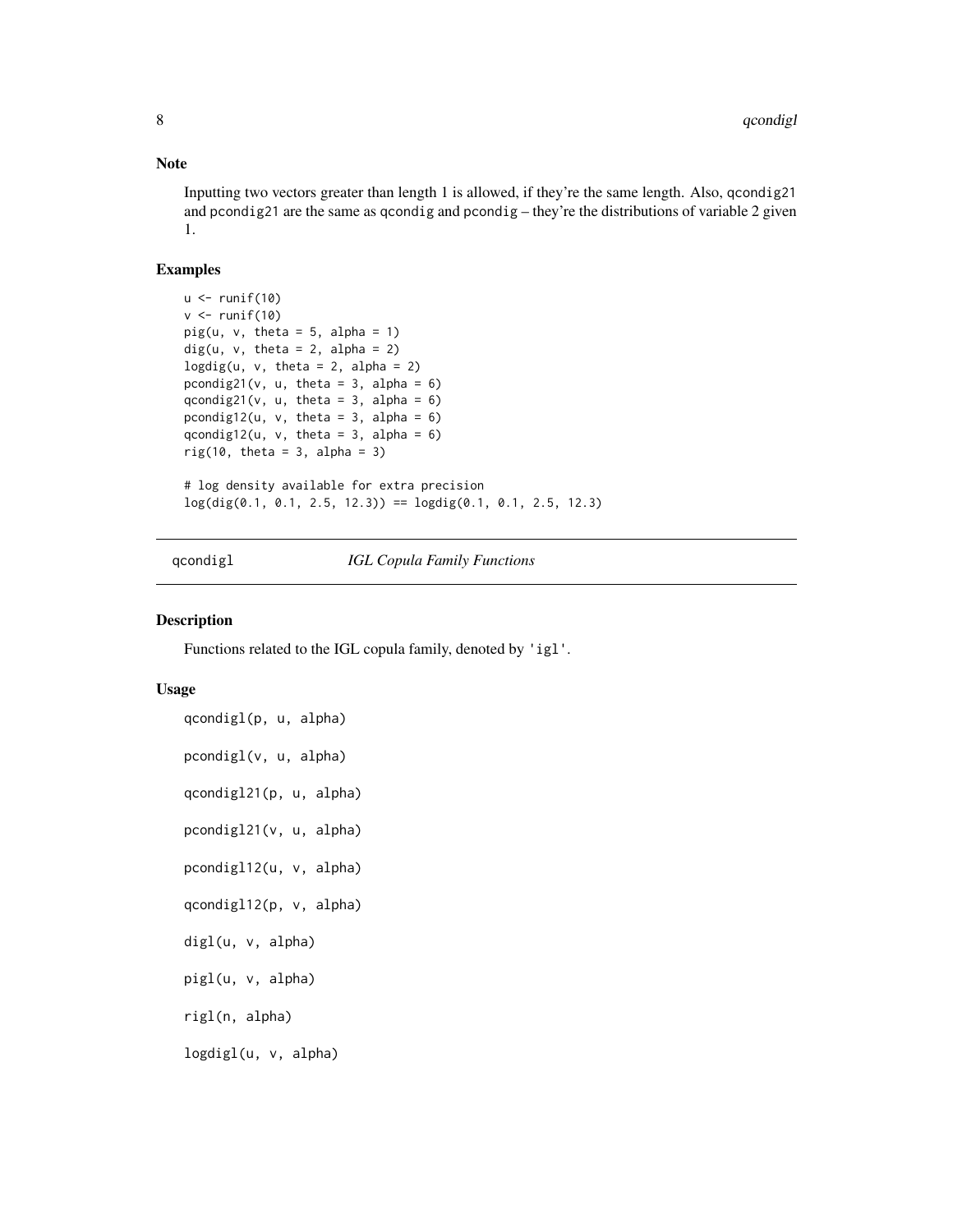#### qcondigl 9

### Arguments

| p     | Vector of quantile levels between 0 and 1 to evaluate a quantile function at.                      |
|-------|----------------------------------------------------------------------------------------------------|
| u, v  | Vectors of values between 0 and 1 representing values of the first and second<br>copula variables. |
| alpha | Single numeric $>0$ ; corresponds to parameter alpha in the IGL copula family.                     |
| n     | Positive integer. Number of observations to randomly draw.                                         |

# Value

Numeric vector of length equal to the length of the input vector(s).

#### Note

Inputting two vectors greater than length 1 is allowed, if they're the same length. Also, qcondigl21 and pcondigl21 are the same as qcondigl and pcondigl – they are the distributions of variable 2 given 1.

# Examples

```
set.seed(1)
u \leftarrow runif(10)v \leftarrow runif(10)pigl(u, v, alpha = 1)
digl(u, v, alpha = 2)
logdigl(u, v, alpha = 0.4)pcondigl21(v, u, alpha = 6)
qcondigl21(v, u, alpha = 6)
pcondigl12(u, v, alpha = 6)qcondigl12(u, v, alpha = 6)
right(10, alpha = 3)
```